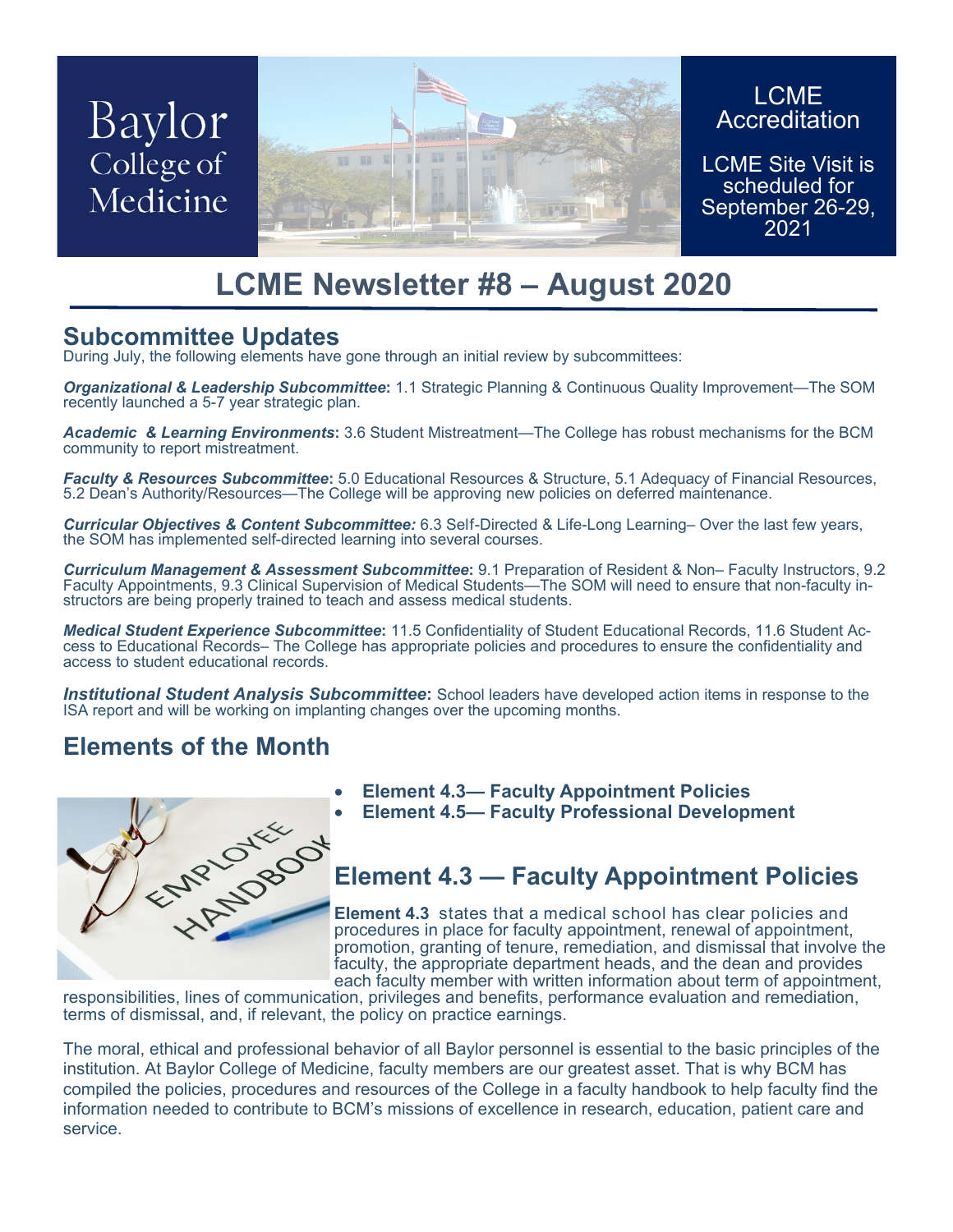## **LCME Newsletter #8 – August 2020**

## **...Continuation of Element 4.3 — Faculty Appointments Policies**

#### **FACULTY APPOINTMENTS**

A faculty member receiving a salary from Baylor College of Medicine has College employment and either a Full-time or a Part-time appointment. A faculty member not receiving a salary from Baylor does not have College employment but has a faculty appointment. Usually, but not always, faculty not employed by the College have Voluntary appointments rather than either Full-time or Part-time appointments; the exception exists for those who are employed by select Affiliated Institutions, rather than by Baylor.

There are various types of faculty appointments that are full-time/part-time appointments:

- Non-tenured/Non-tenured track Appointments:
- Tenure Track Appointments
- Tenured Appointments
- Voluntary Appointments
- Voluntary Faculty Appointments Documentation
- Re-Appointment of Voluntary Faculty
- Secondary Appointments
- Concurrent Holding of Position of Clinical Fellow

For information on policies, faculty appointment, tenure and promotion, and other resources, go to the [Faculty Handbook Website.](https://www.bcm.edu/education/academic-faculty-affairs/faculty-resources/faculty-handbook)

At the time of initial appointment, the Faculty Employment Agreement provides faculty with notification regarding the terms and conditions of employment, benefits, planned compensation and assignment to a faculty track. Providers that are eligible for the incentive based compensation plan are notified and provided a copy of the policy .

After the initial time of employment, this information is provided annually in writing by the department chair to the faculty member (annual reappointment letter).

#### **What are the procedures for faculty promotion, granting of tenure (if relevant), and dismissal?**

Appointment or promotion is based on documentation of excellence in a primary mission with evidence of good to excellent performance in at least one of the other academic mission areas of education, research, and patient care.

Each request for tenure and appointment or promotion should indicate in which of the mission areas the candidate's excellence forms the basis of promotion. Pathways in all missions—Research and Education, Research and Patient Care, or Education and Patient Care are possible.

Information about the procedures for initial faculty promotion and granting of tenure (if relevant) are provided in the [Faculty Promotions and Appointments guidelines.](https://www.bcm.edu/sites/default/files/2018/cf/2017bcm-fap-ib.pdf) The guidelines also include information about dismissal, for examples as part of the tenure clock policy (including an option for tenure clock suspension as appropriate) and in the faculty bylaws.

[Tenure Clock](https://www.bcm.edu/sites/default/files/2017/3f/2017bcm-fap-f.pdf) COVID-[19 Tenure Clock Extension](https://www.bcm.edu/education/academic-faculty-affairs/faculty-resources/appointments-promotions#:~:text=In%20response%2C%20we%20are%20granting,associate%20professor%20(tenure%20track).&text=Faculty%20members%20with%20tenure%20track,effect%20on%20March%201)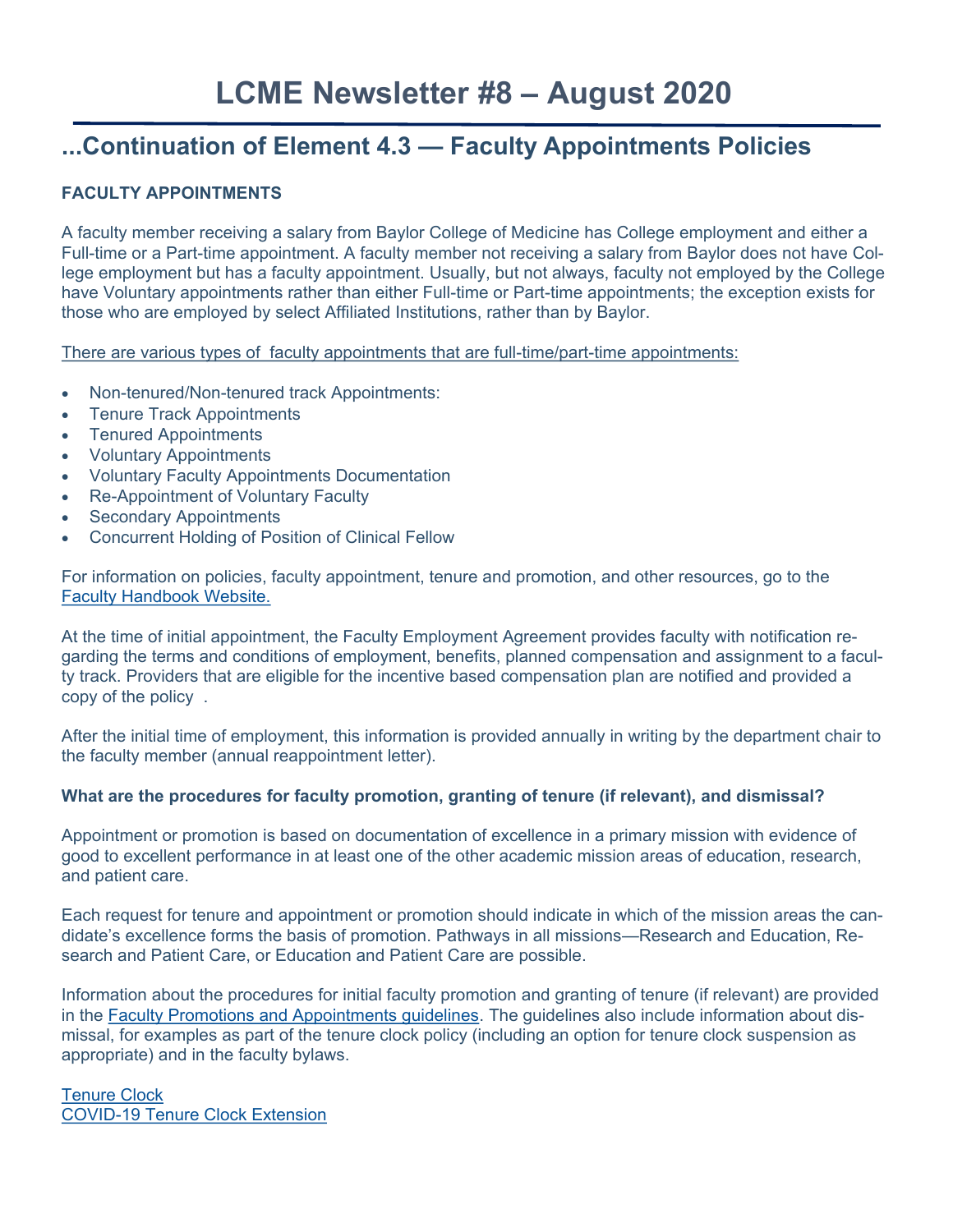

## **Element 4.5 Faculty Professional Development**

Element 4.5 states that a medical school and/or its sponsoring institution provides opportunities for professional development to each faculty member in the areas of discipline content, curricular design, program evaluation, student assessment methods, instructional methodology, and research to enhance his or her skills and leadership abilities in these areas.

Faculty development for teaching and assessment is supported by the Office of Faculty Development, the School of Medicine, the Baylor College of Medicine Education Innovation Core and the Baylor College of Medicine Center for Professionalism.

The *[Office of Faculty Development](https://www.bcm.edu/education/academic-faculty-affairs/faculty-resources/faculty-development)* provides professional growth resources and opportunities that enable Baylor faculty members to excel and advance in their roles across all mission areas of the College. Baylor's faculty development initiatives include College-wide programs for educator development, educational research, coaching, teamwork skills and recognition of faculty excellence.

The *School of Medicine* provides direct guidance to faculty members on teaching and assessment via the Curriculum deans and directors. The Curriculum leadership are available to assist faculty with the development of teaching and assessment skills.

The *[Education Innovation Core](https://www.bcm.edu/education/academic-faculty-affairs/faculty-resources/education-innovation-core)* supports faculty and programmatic development of multimodal initiatives for educational experiences in a variety of settings, including online, synchronous distance education, hybrid or blended experiences, competency-based and face-to-face.

The *[Center for Professionalism](https://www.bcm.edu/education/academic-faculty-affairs/center-professionalism)* supports faculty and team development for professionalism in the learning environment.

Resources are accessible both in person and virtually, and the frequency and variety of offerings enables faculty across the range of clinical affiliations to participate as needed. Faculty with identified problems with teaching and assessment are identified through formal mechanism with targeted plans for improving, using available resources such as peer coaching. For all faculty, information about available resources is provided in a multi-modal fashion, ranging from internet and intranet websites, email announcements, newsletters, calendar invitations, and departmental communications.

#### **Development as an Educator**

The Office of Faculty Development offers the following education training programs for Baylor College of Medicine faculty members.

- Master Teachers Fellowship Program
- Master of Education in Teaching (University of Houston)
- Peer Coaching for Educators
- **Workshops**
- Team Launch

More information on each program is available on the **Faculty Development website**.

#### **Workshops for Faculty**

Faculty Development organizes workshops on topics such as teaching in different environments, communication skills curriculum design and more.

Registration is required for all events. To register for the workshop please email Deborah Fernandez at faced@bcm.edu. The Workshop Calendar can be found on the [Workshop Calendar.](https://www.bcm.edu/education/academic-faculty-affairs/faculty-resources/faculty-development/workshop-calendar)